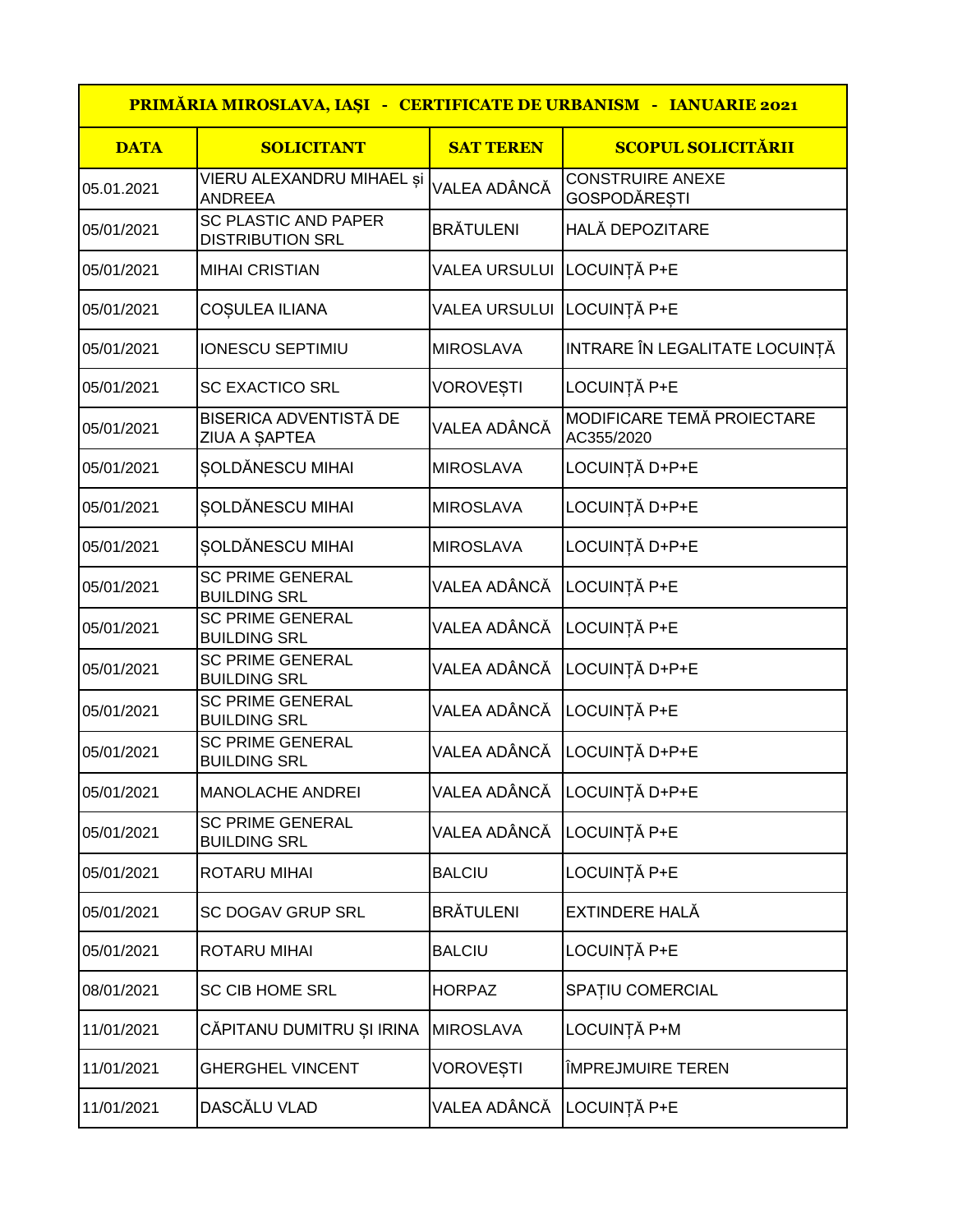| 11/01/2021 | DĂSCĂLIȚĂ CLAUDIU                                                              | <b>BALCIU</b>        | <b>DEZMEMBRARE TEREN</b>        |
|------------|--------------------------------------------------------------------------------|----------------------|---------------------------------|
| 11/01/2021 | LAZĂR MIHAELA                                                                  | <b>VOROVEȘTI</b>     | DEZMEMBRARE TEREN               |
| 11/01/2021 | TĂBOLCEA ALEXANDRU                                                             | <b>MIROSLAVA</b>     | LOCUINȚĂ P+E                    |
| 11/01/2021 | PANGAL LIVIU                                                                   | <b>VALEA URSULUI</b> | <b>ALIPIRE TEREN</b>            |
| 11/01/2021 | SPIRIDON CONSTANTIN                                                            | <b>CORNESTI</b>      | CONTINUARE LUCRĂRI - AC879/2019 |
| 12/01/2021 | <b>TURCANU GABRIELA</b>                                                        | <b>BALCIU</b>        | LOCUINȚĂ P+E+M                  |
| 12/01/2021 | LĂPUȘNEANU ALIN                                                                | <b>VOROVEȘTI</b>     | LOCUINȚĂ P                      |
| 12/01/2021 | <b>SC EXACTICO SRL</b>                                                         | <b>VOROVEȘTI</b>     | LOCUINȚĂ P                      |
| 12/01/2021 | ANGHELEA LOREDANA                                                              | <b>HORPAZ</b>        | LOCUINȚĂ P+M                    |
| 12/01/2021 | <b>SC AMALIA ANDREEA SRL</b>                                                   | <b>MIROSLAVA</b>     | LOCUINȚĂ P+E                    |
| 15/01/2021 | <b>ASOFIEI MIRELA PETRONELA</b><br>și VLAD, IONESCU MIHAELA<br><b>NICOLETA</b> | <b>PROSELNICI</b>    | LOCUINȚĂ P+1E+M                 |
| 15/01/2021 | ASOFIEI MIRELA PETRONELA<br>și VLAD, IONESCU MIHAELA<br><b>NICOLETA</b>        | <b>PROSELNICI</b>    | LOCUINȚĂ P+1E+M                 |
| 15/01/2021 | ASOFIEI MIRELA PETRONELA<br>și VLAD, IONESCU MIHAELA<br><b>NICOLETA</b>        | PROSELNICI           | LOCUINȚĂ P+1E+M                 |
| 15/01/2021 | ASOFIEI MIRELA PETRONELA<br>și VLAD, IONESCU MIHAELA<br>INICOLETA              | <b>PROSELNICI</b>    | LOCUINȚĂ P+1E+M                 |
| 05/01/2021 | SALARIU ALEXANDRU                                                              | VALEA ADÂNCĂ         | LOCUINȚĂ DUPLEX P+E             |
| 05/01/2021 | <b>SC SALEX UNIC SRL</b>                                                       | VALEA ADÂNCĂ         | LOCUINȚĂ DUPLEX P+E             |
| 15/01/2021 | <b>VOINESCU COSTEL</b>                                                         | <b>MIROSLAVA</b>     | DEZMEMBRARE TEREN               |
| 18/01/2021 | <b>COMUNA MIROSLAVA</b>                                                        | VALEA ADÂNCĂ         | ÎNFIINȚARE SENS GIRATORIU       |
| 18/01/2021 | <b>COMUNA MIROSLAVA</b>                                                        | <b>VOROVEȘTI</b>     | ÎNFIINȚARE SENS GIRATORIU       |
| 11/01/2021 | <b>SIMION ANDREI</b>                                                           | <b>VALEA URSULUI</b> | <b>ALIPIRE TEREN</b>            |
| 18/01/2021 | PETRICĂ FLORIN                                                                 | <b>CORNESTI</b>      | DEZMEMBRARE TEREN               |
| 10/11/2020 | SC UTILDECO GROUP SRL                                                          | <b>URICANI</b>       | HALĂ PRODUCȚIE                  |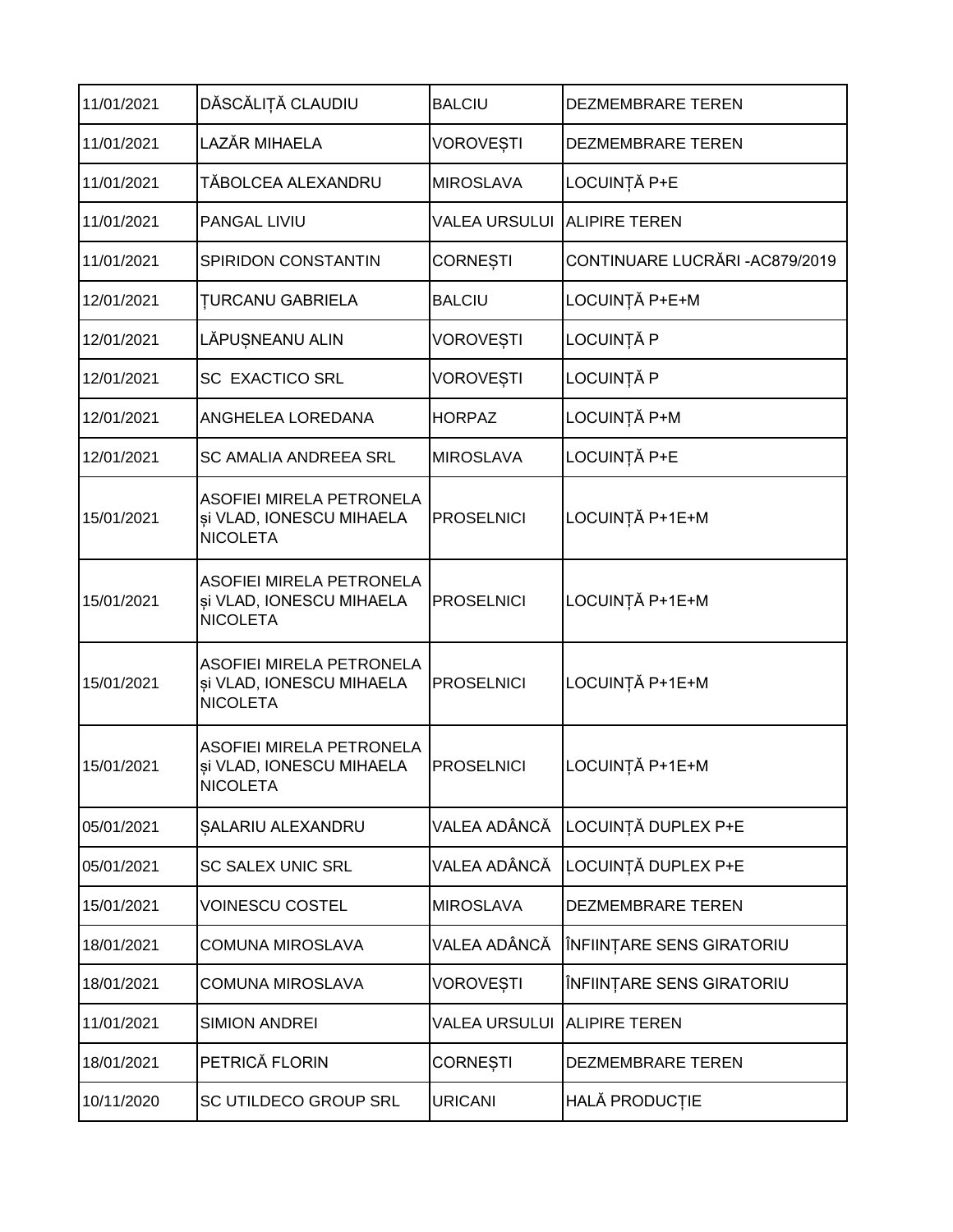| 18/01/2021 | SÎRBU MARIAN                                    | VALEA ADÂNCĂ                       | <b>DEZMEMBRARE TEREN</b>                         |
|------------|-------------------------------------------------|------------------------------------|--------------------------------------------------|
| 18/01/2021 | <b>SC CONSTRUCTION</b><br><b>BUILDINGS</b>      | <b>URICANI</b>                     | DEZMEMBRARE TEREN                                |
| 18/01/2021 | <b>BACIU ȘTEFAN</b>                             | <b>HORPAZ</b>                      | <b>ALIPIRE TEREN</b>                             |
| 19/01/2021 | ROMAN LAURENȚIU                                 | <b>HORPAZ</b>                      | <b>BRANSAMENT ELECTRIC</b>                       |
| 19/01/2021 | <b>SC PREMIERE HOME</b><br><b>CONSTRUCT SRL</b> | <b>VOROVESTI</b>                   | EXTINDERE REȚEA DE APĂ<br>POTABILĂ ȘI CANALIZARE |
| 19/01/2021 | <b>SC MISAVAN SRL</b>                           | <b>MIROSLAVA</b>                   | <b>ALIMENTARE CU ENERGIE</b><br><b>ELECTRICĂ</b> |
| 19/01/2021 | <b>SC BCI INVEST SRL</b>                        | <b>VOROVEȘTI</b>                   | <b>ALIMENTARE CU ENERGIE</b><br><b>ELECTRICĂ</b> |
| 19/01/2021 | <b>SAVA ALEXANDRU</b>                           | VALEA ADÂNCĂ                       | LOCUINȚĂ P+M                                     |
| 19/01/2021 | <b>SAVA ALEXANDRU</b>                           | VALEA ADÂNCĂ                       | LOCUINȚĂ P+M                                     |
| 19/01/2021 | <b>SAVA ALEXANDRU</b>                           | VALEA ADÂNCĂ                       | LOCUINȚĂ P+M                                     |
| 19/01/2021 | <b>SAVA ALEXANDRU</b>                           | VALEA ADÂNCĂ                       | LOCUINȚĂ P+M                                     |
| 19/01/2021 | <b>SAVA ALEXANDRU</b>                           | VALEA ADÂNCĂ                       | LOCUINȚĂ P+M                                     |
| 19/01/2021 | <b>SAVA ALEXANDRU</b>                           | VALEA ADÂNCĂ                       | LOCUINȚĂ P+M                                     |
| 19/01/2021 | SALARIU ALEXANDRU                               | <b>HORPAZ</b>                      | LOCUINȚĂ P+E+M                                   |
| 19/01/2021 | <b>LUCACI PETRU</b>                             | <b>VOROVEȘTI</b>                   | LOCUINȚĂ P                                       |
| 19/01/2021 | SC AGNEL IDUSTRY SRL                            | <b>BRÄTULENI</b>                   | DOUĂ HALE                                        |
| 20/01/2021 | <b>COMUNA MIROSLAVA</b>                         | <b>URICANI</b>                     | EXTINDERE SISTEM DE APĂ<br><b>POTABILĂ</b>       |
| 20/01/2021 | COMUNA MIROSLAVA                                | <b>URCANI-</b><br><b>BRÄTULENI</b> | EXTINDERE SISTEM DE APĂ<br><b>POTABILĂ</b>       |
| 21/01/2021 | CIUBOTARU ANA                                   | <b>PROSELNICI</b>                  | <b>INFORMARE</b>                                 |
| 21/01/2021 | AIFTIMOAIE COSTEL                               | VALEA ADÂNCĂ                       | <b>INFORMARE</b>                                 |
| 21/01/2021 | CIUBOTARU ANA                                   | <b>URICANI</b>                     | <b>INFORMARE</b>                                 |
| 21/01/2021 | <b>MUREA VIOLETA</b>                            | <b>URICANI</b>                     | <b>INFORMARE</b>                                 |
| 21/01/2021 | CHISANOVICI VALERIU                             | <b>EXTRAVILAN</b>                  | <b>INFORMARE</b>                                 |
| 21/01/2021 | VÂSLAN COSTEL                                   | GĂURENI                            | <b>INFORMARE</b>                                 |
| 21/01/2021 | SC EXQUISITE SRL                                | <b>BRÄTULENI</b>                   | <b>INFORMARE</b>                                 |
| 21/01/2021 | CIUBOTARU ANA                                   | <b>URICANI</b>                     | <b>INFORMARE</b>                                 |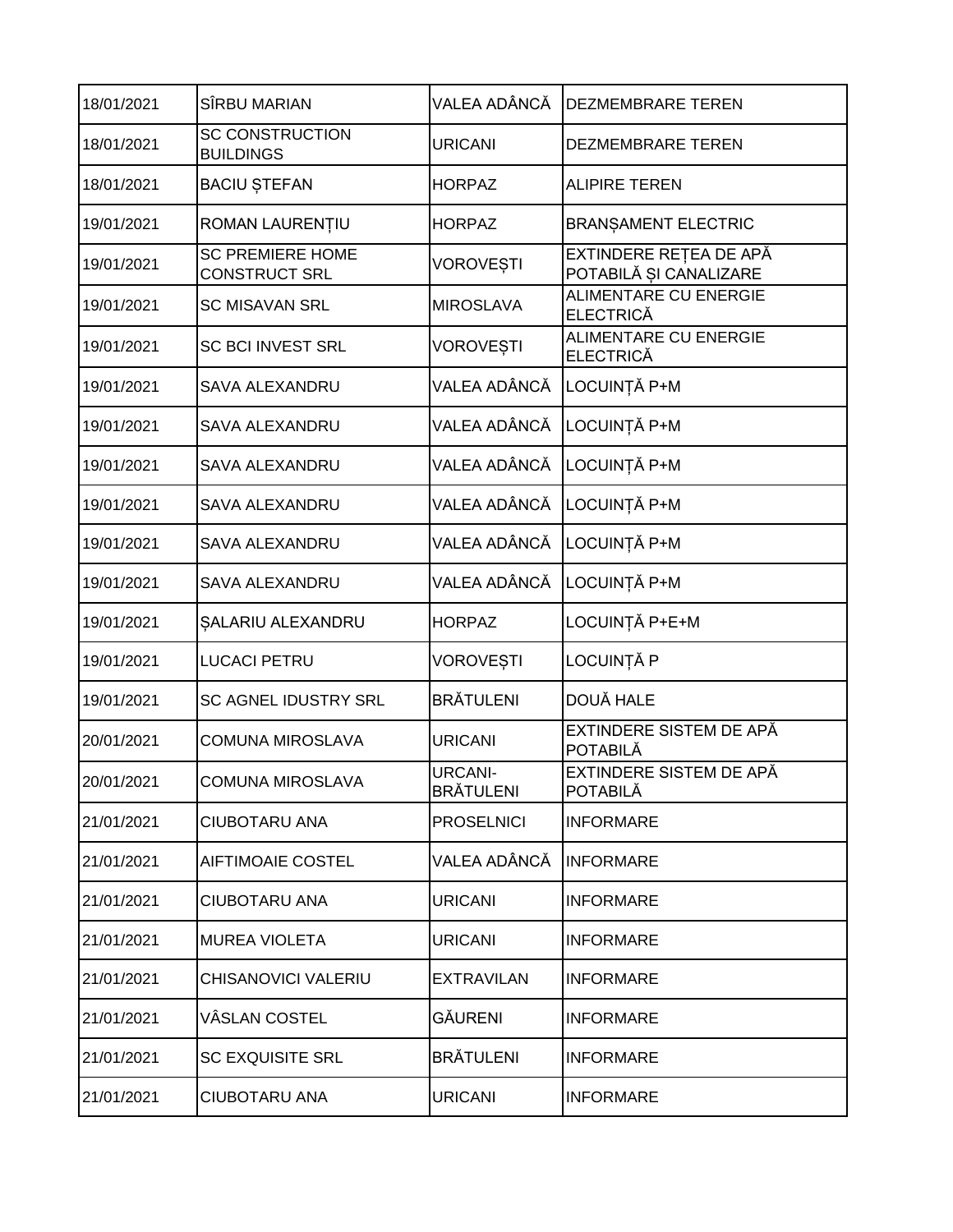| 21/01/2021 | POPA ALEXANDRU              | VALEA ADÂNCĂ     | <b>INFORMARE</b>                          |
|------------|-----------------------------|------------------|-------------------------------------------|
| 21/01/2021 | LĂPUȘNEANU ALIN             | VOROVEȘTI        | LOCUINȚĂ P+E                              |
| 21/01/2021 | <b>BUTNARU BOGDAN</b>       | <b>HORPAZ</b>    | LOCUINȚĂ P+E+M                            |
| 21/01/2021 | VĂLEANI MĂDĂLIN             | <b>MIROSLAVA</b> | EXTINDERE LOCUINȚĂ                        |
| 21/01/2021 | STESCU LUMINIȚA             | <b>CIURBEȘTI</b> | LOCUINȚĂ P+M                              |
| 21/01/2021 | SC EDIL SIM PROJECT SRL     | VALEA ADÂNCĂ     | <b>STUDIU TRAFIC RUTIER</b>               |
| 21/01/2021 | <b>ALEXA IOSIF</b>          | <b>MIROSLAVA</b> | LOCUINȚĂ S+P+E                            |
| 21/01/2021 | <b>SC STEF INVEST SRL</b>   | <b>BRĂTULENI</b> | SEDIU FIRMĂ, HALĂ PRODUCȚIE               |
| 25/01/2021 | <b>ANICHITEI SORIN</b>      | VALEA ADÂNCĂ     | EXTINDRE C-ȚIE EXISTENTĂ                  |
| 25/01/2021 | TĂNASĂ DRAGOS               | VALEA ADÂNCĂ     | LOCUINȚĂ P+E+M                            |
| 25/01/2021 | TĂNASĂ DRAGOȘ               | VALEA ADÂNCĂ     | LOCUINȚĂ P+E+M                            |
| 25/01/2021 | <b>SC EDILSAL PRIMA SRL</b> | <b>HORPAZ</b>    | <b>DREPT SERVITUTE</b>                    |
| 25/01/2021 | ROPOTĂ VLAD                 | VALEA ADÂNCĂ     | LOCUINȚĂ P+E                              |
| 21/01/2021 | SC AUTOZOOM                 | <b>MIROSLAVA</b> | <b>DEZMEMBRARE TEREN</b>                  |
| 26/01/2021 | <b>SC EDILSAL PRIMA SRL</b> | <b>HORPAZ</b>    | <b>BRANSAMENT ELECTRIC</b>                |
| 26/01/2021 | <b>COMUNA MIROSLAVA</b>     | <b>MIROSLAVA</b> | DEMOLARE C4 GRUP SCOLAR<br>M.KOGĂLNICEANU |
| 26/01/2021 | PAL PETRICĂ                 |                  |                                           |
|            |                             | <b>MIROSLAVA</b> | LOCUINȚĂ P+E                              |
| 26/01/2021 | RUSU IONUȚ                  |                  | VALEA ADÂNCĂ    LOCUINȚĂ DUPLEX P         |
| 26/01/2021 | PETRESCU MARIAN             | <b>URICANI</b>   | LOCUINȚĂ Dp+P+E                           |
| 26/01/2021 | PETROVICI BOGDAN            | VALEA ADÂNCĂ     | EXTINDERE ȘI ETAJARE C-ȚIE                |
| 27/01/2021 | CIURCANU OANA               | <b>HORPAZ</b>    | LOCUINȚĂ P+E+M                            |
| 27/01/2021 | <b>NEDELCU ALIN</b>         | <b>HORPAZ</b>    | LOCUINȚĂ P+E                              |
| 27/01/2021 | STAVARAGHE IONUȚ            | VALEA ADÂNCĂ     | LOCUINȚĂ P                                |
| 27/01/2021 | <b>GHERGHEL IOSIF</b>       | <b>MIROSLAVA</b> | <b>GARAJ</b>                              |
| 27/01/2021 | <b>GRIGORAS CAROLINA</b>    | <b>BALCIU</b>    | AMPLASARE C-ȚIE MODULARĂ                  |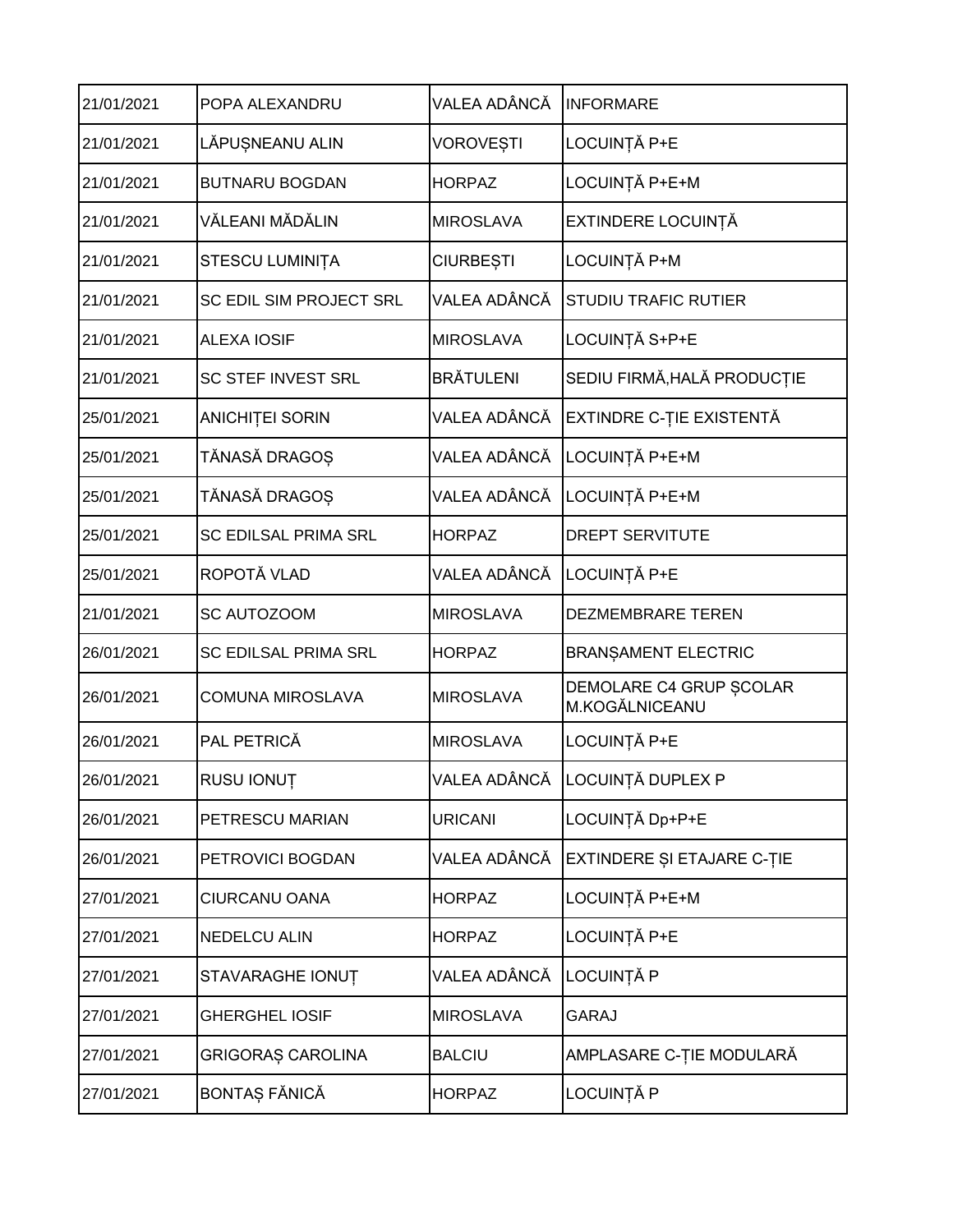| 27/01/2021 | STAVARAGHE IONUȚ               | VALEA ADÂNCĂ         | LOCUINȚĂ P                                                                                                           |
|------------|--------------------------------|----------------------|----------------------------------------------------------------------------------------------------------------------|
| 27/01/2021 | BONTAȘ FĂNICĂ                  | <b>HORPAZ</b>        | LOCUINȚĂ P                                                                                                           |
| 27/01/2021 | BONTAȘ FĂNICĂ                  | <b>HORPAZ</b>        | LOCUINȚĂ P                                                                                                           |
| 27/01/2021 | BONTAȘ FĂNICĂ                  | <b>HORPAZ</b>        | LOCUINȚĂ P                                                                                                           |
| 27/01/2021 | <b>CIUHAN MARICEL</b>          | VALEA ADÂNCĂ         | <b>IMPREJMUIRE TEREN</b>                                                                                             |
| 27/01/2021 | <b>SC GRAL CONSTRUCT SRL</b>   | VALEA ADÂNCĂ         | <b>ALIMENTARE CU ENERGIE</b><br><b>ELECTRICĂ</b>                                                                     |
| 27/01/2021 | <b>SC SUN RESIDENCE SRL</b>    | VALEA ADÂNCĂ         | AMENAJARE ACCESE AUTO                                                                                                |
| 28/01/2021 | <b>MUTIHAC DOREL</b>           | <b>VALEA URSULUI</b> | <b>DEZMEMBRARE TEREN</b>                                                                                             |
| 28/01/2021 | <b>SC CONSTANTIN UNLIMIDED</b> | <b>PROSELNICI</b>    | LOCUINȚĂ P                                                                                                           |
| 28/01/2021 | SC CONSTANTIN UNLIMIDED        | <b>PROSELNICI</b>    | LOCUINȚĂ P                                                                                                           |
| 28/01/2021 | <b>SC CONSTANTIN UNLIMIDED</b> | <b>PROSELNICI</b>    | LOCUINȚĂ P                                                                                                           |
| 28/01/2021 | <b>SC CONSTANTIN UNLIMIDED</b> | <b>PROSELNICI</b>    | LOCUINȚĂ P                                                                                                           |
| 28/01/2021 | <b>SC CONSTANTIN UNLIMIDED</b> | <b>PROSELNICI</b>    | LOCUINȚĂ P                                                                                                           |
| 28/01/2021 | <b>SC CONSTANTIN UNLIMIDED</b> | <b>PROSELNICI</b>    | LOCUINȚĂ P                                                                                                           |
| 28/01/2021 | <b>SC CONSTANTIN UNLIMIDED</b> | <b>PROSELNICI</b>    | LOCUINȚĂ P                                                                                                           |
| 28/01/2021 | <b>SC CONSTANTIN UNLIMIDED</b> | <b>PROSELNICI</b>    | LOCUINȚĂ P                                                                                                           |
| 28/01/2021 | <b>SC CONSTANTIN UNLIMIDED</b> | <b>PROSELNICI</b>    | LOCUINȚĂ P                                                                                                           |
| 28/01/2021 | SC CONSTANTIN UNLIMIDED        | <b>PROSELNICI</b>    | LOCUINTĂ P                                                                                                           |
| 28/01/2021 | <b>GHERGHEL LUCIAN</b>         | <b>MIROSLAVA</b>     | LOCUINȚĂ P+E                                                                                                         |
| 28/01/2021 | ISTRATE IONICĂ                 | VALEA ADÂNCĂ         | LOCUINȚĂ DUPLEX P+E                                                                                                  |
| 28/01/2021 | RĂDEANU MIOARA                 | <b>CIURBEȘTI</b>     | DEMOLARE C2ȘI C2                                                                                                     |
| 28/01/2021 | CÎRCIU MANUELA                 | <b>URICANI</b>       | LOCUINȚĂ P+E+M                                                                                                       |
| 28/01/2021 | <b>IORDĂCHEL GENU</b>          | VALEA ADÂNCĂ         | LOCUINȚĂ P                                                                                                           |
| 28/01/2021 | <b>CORODEANU CEZAR</b>         | <b>CORNESTI</b>      | LOCUINȚĂ P+M                                                                                                         |
| 28/01/2021 | COMUNA MIROSLAVA               | <b>BRÄTULENI</b>     | ÎNTOCMIRE PUZ SCHIMBARE ZONĂ<br>DE FUNCȚIUNI DIN A1 ÎN IS1-<br>INSTITUT REGIONAL DE MEDICINĂ<br>CARDIOVASCULARĂ IAȘI |